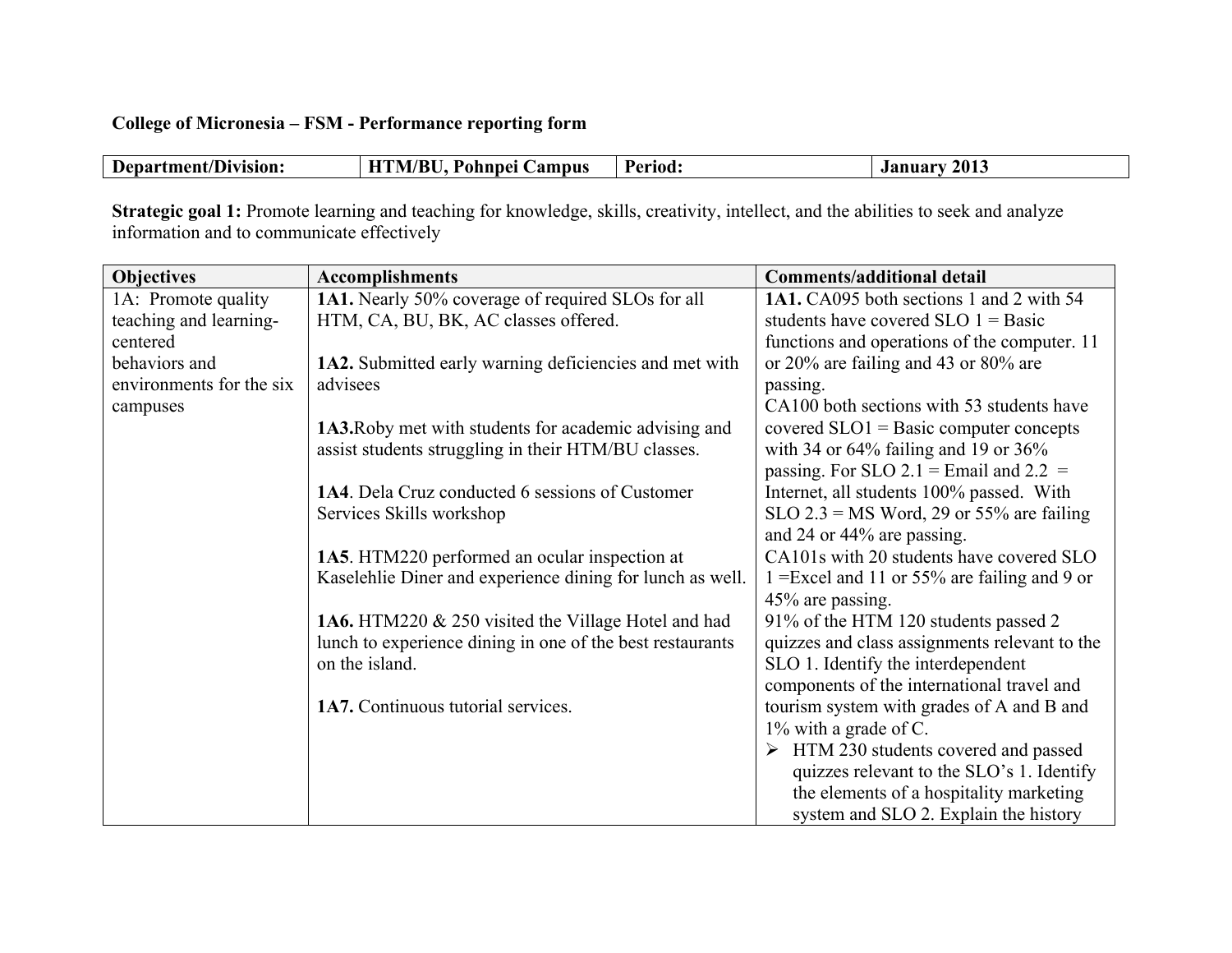|  | failing. | and current status of international<br>hospitality and tourism marketing and are<br>passing with a grades of B&C.<br>$\triangleright$ HTM 250 students had covered SLO's 1.<br>Identify the key elements of the human<br>resource function and employment<br>opportunities within the hospitality<br>industry and SLO 2. Identify the<br>interdependent components of the<br>modern food service and lodging setting.<br>HTM 250 students just went through a<br>mock interview setup to prepare them<br>when they go out for their practicum in<br>the areas of lodging, F&B and tourism.<br>HTM 250 students will be completing 30<br>hours of their practicum hours in the<br>F&B at the Blue Plate Café on the<br>following opening days, March 14 & 21,<br>April 11& 18.<br>BU097 with total enrollment of 56 have 80%<br>passing; HTM150 2 of 10 students failing<br>due to excessive absences. HTM220, 1 of 10<br>AC131 of the 22 enrolled, 2 students are<br>having attendance problems and may be<br>dropped if no improvements after midterms.<br>BK096 of the 22 enrolled, 2 students will be<br>dropped due to excessive absences; for the<br>past week and this week, an average of 8-12<br>students have been missing class. May be<br>due to refunds. |
|--|----------|----------------------------------------------------------------------------------------------------------------------------------------------------------------------------------------------------------------------------------------------------------------------------------------------------------------------------------------------------------------------------------------------------------------------------------------------------------------------------------------------------------------------------------------------------------------------------------------------------------------------------------------------------------------------------------------------------------------------------------------------------------------------------------------------------------------------------------------------------------------------------------------------------------------------------------------------------------------------------------------------------------------------------------------------------------------------------------------------------------------------------------------------------------------------------------------------------------------------------------------------------------------------|
|  |          | <b>1. A.2.</b> Roby:17% of advisees are on the                                                                                                                                                                                                                                                                                                                                                                                                                                                                                                                                                                                                                                                                                                                                                                                                                                                                                                                                                                                                                                                                                                                                                                                                                       |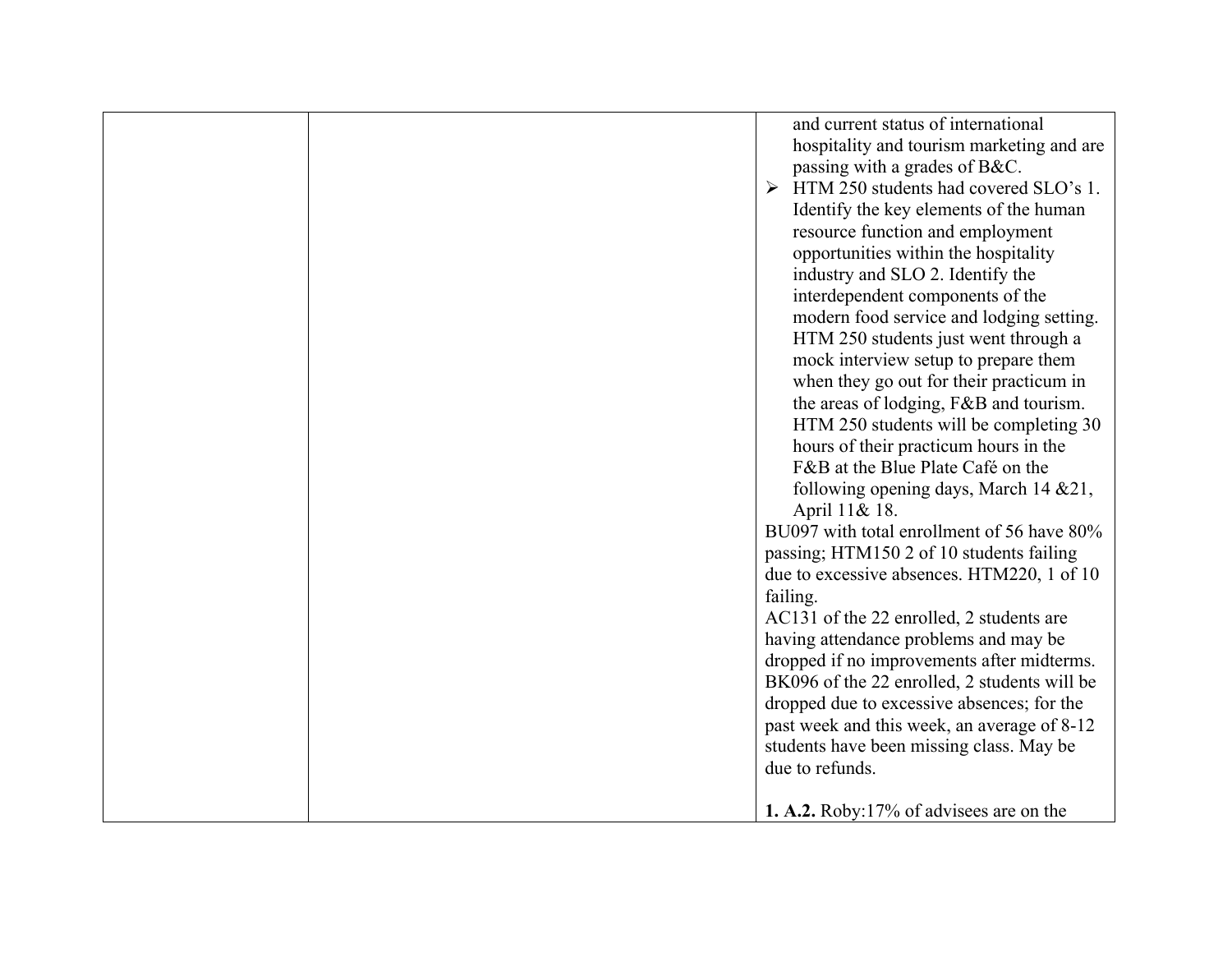| 1B: Make                                             |                                                                                                                                                                                                                                                                                                                                                                                                                                                                                                                                                  | early warning deficiency and their problems<br>are missing assignments and absences.<br>Silbanuz: Met all but 7 students with EWDs<br>in 5 classes and advised them on missing or<br>low scores. Met 8 out of 11 of advisees with<br>EWD. Some of the students with EWD are<br>the ones that showed up after the first week<br>of class and are constantly working to keep<br>up with assignments. The others have either<br>excessive absences or didn't read and<br>understand the material.<br>Dela Cruz: 8 of 12 advisees on EWD came in<br>for advising. Some of those advised were<br>students who enrolled late in the semester<br>and are not just catching up on classes.<br>1A3. Roby also met with HTM major<br>students enrolled at NC to provide academic<br>and program advising.<br>1A4. Participants of workshop were all HTM<br>students. |
|------------------------------------------------------|--------------------------------------------------------------------------------------------------------------------------------------------------------------------------------------------------------------------------------------------------------------------------------------------------------------------------------------------------------------------------------------------------------------------------------------------------------------------------------------------------------------------------------------------------|------------------------------------------------------------------------------------------------------------------------------------------------------------------------------------------------------------------------------------------------------------------------------------------------------------------------------------------------------------------------------------------------------------------------------------------------------------------------------------------------------------------------------------------------------------------------------------------------------------------------------------------------------------------------------------------------------------------------------------------------------------------------------------------------------------------------------------------------------------|
| developmental courses                                |                                                                                                                                                                                                                                                                                                                                                                                                                                                                                                                                                  |                                                                                                                                                                                                                                                                                                                                                                                                                                                                                                                                                                                                                                                                                                                                                                                                                                                            |
| an institutional priority                            |                                                                                                                                                                                                                                                                                                                                                                                                                                                                                                                                                  |                                                                                                                                                                                                                                                                                                                                                                                                                                                                                                                                                                                                                                                                                                                                                                                                                                                            |
| 1C: Enhance faculty<br>involvement in the<br>college | 1C1. Roby-RAR Committee met on 2/13/2013 on the<br>proposed summer options, new responsibilities for<br>committee chair and vice-chair, and SLO report. SD<br>Committee met to organize the Staff Development Day<br>1C2. Silbanuz: Finance Committee met on 2/25/2013 on<br>the proposed summer options, new responsibilities for<br>committee chair and vice-chair, and SLO report. ICT<br>committee met on 2/19/2013 on COC report and<br>minimum purchasing amount for Director of IT.<br>IC3. Perman attended Division Chair meeting at the | 1C1. Agenda was on the standing committee<br>limitation on members and the adoption on<br>last meeting minutes. Committee approved<br>HTM students request to cater for the 150<br>lunch takeout on the Staff Development Day.<br>1C2. Chair will email recommendations to<br>committee members for electronic voting and<br>comments.<br>Chair shared COC details with members<br>followed by members voting to keep current                                                                                                                                                                                                                                                                                                                                                                                                                              |